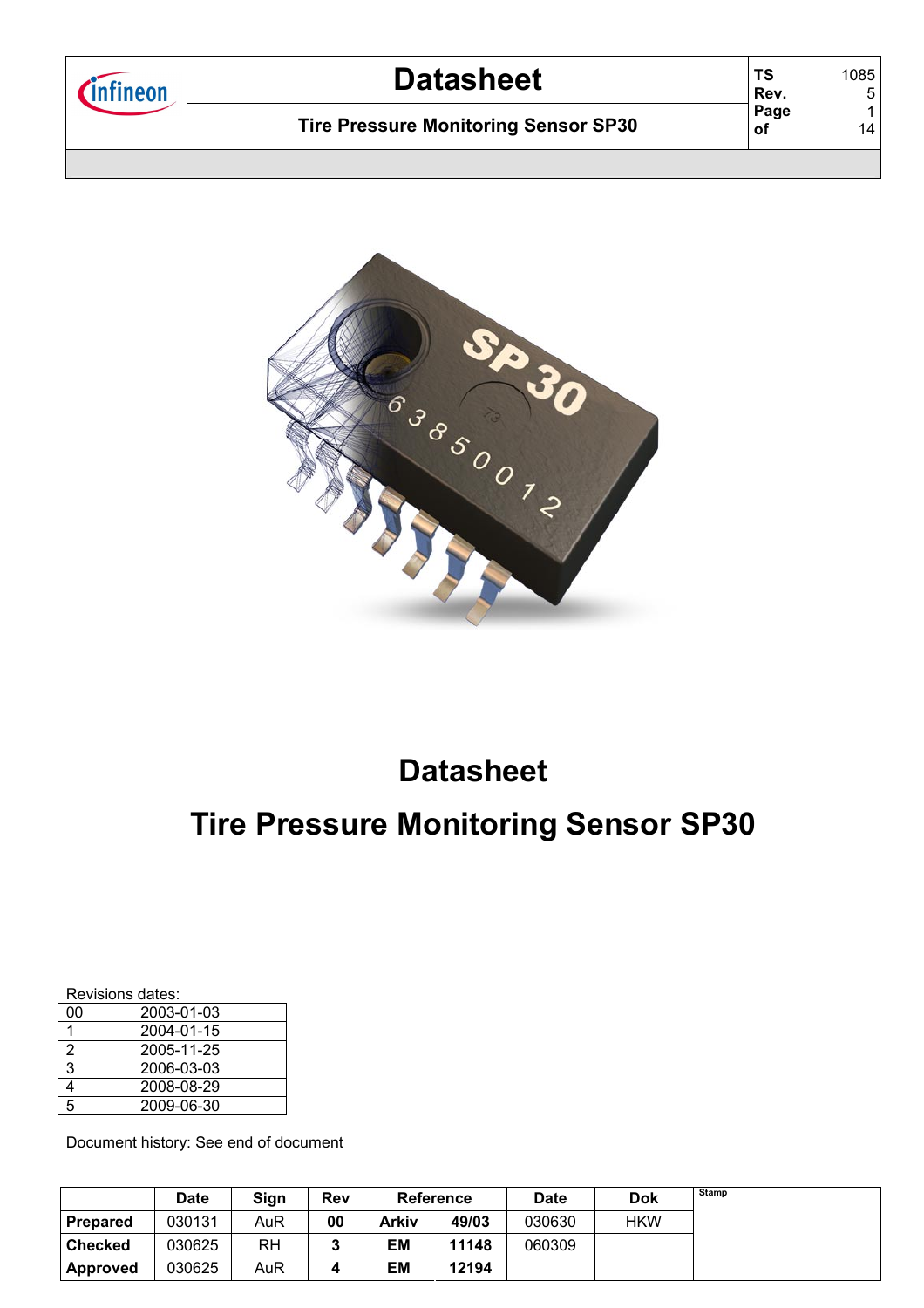# **Table of contents**

| $\mathbf 1$    |                                |  |
|----------------|--------------------------------|--|
|                | 1.1                            |  |
|                | 1.2                            |  |
|                | 1.3                            |  |
| $\overline{2}$ |                                |  |
|                | 2.1<br>2.1.1                   |  |
|                | 2.1.2                          |  |
|                | 2.1.3                          |  |
|                | 2.1.4                          |  |
|                | 2.2                            |  |
|                | 2.3                            |  |
|                | 2.4                            |  |
|                | 2.5<br>2.5.1<br>2.5.2<br>2.5.3 |  |
|                | 2.6                            |  |
|                | 2.7                            |  |
|                | 2.8                            |  |
| 3              |                                |  |
| 4              |                                |  |
| 5              |                                |  |
|                | 5.1                            |  |
|                | 5.2                            |  |
| 6              |                                |  |
| 7              |                                |  |
|                |                                |  |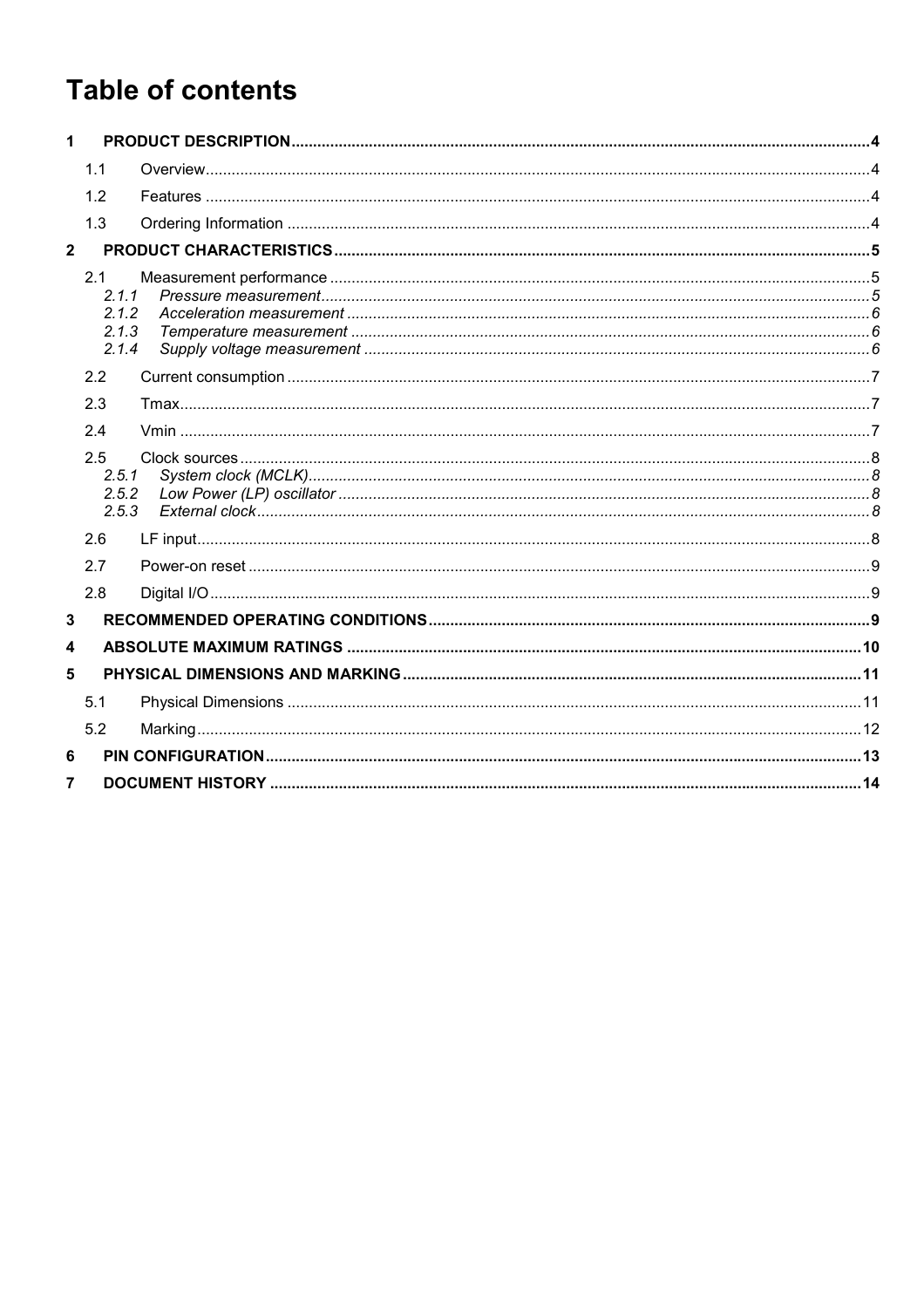| <b>T</b> nfineon | <b>Datasheet</b>                            | ΤS<br>Rev. | 1085<br>5 |
|------------------|---------------------------------------------|------------|-----------|
|                  | <b>Tire Pressure Monitoring Sensor SP30</b> | Page<br>оf | 3<br>14   |
|                  |                                             |            |           |

**Edition 2009-06-30 Published by Infineon Technologies AG Am Campeon 1-12 85579 Neubiberg, Germany © Infineon Technologies AG 2006. All Rights Reserved.** 

The information given in this data sheet shall in no event be regarded as a guarantee of conditions or characteristics ("Beschaffenheitsgarantie"). With respect to any examples or hints given herein, any typical values stated herein and/or any information regarding the application of the device, Infineon Technologies hereby disclaims any and all warranties and liabilities of any kind, including without limitation warranties of non-infringement of intellectual property rights of any third party.

#### **Information**

For further information on technology, delivery terms and conditions and prices please contact your nearest Infineon Technologies Office (**www.infineon.com**).

#### **Warnings**

Due to technical requirements components may contain dangerous substances. For information on the types in question please contact your nearest Infineon Technologies Office.

Infineon Technologies Components may only be used in life-support devices or systems with the express written approval of Infineon Technologies, if a failure of such components can reasonably be expected to cause the failure of that life-support device or system, or to affect the safety or effectiveness of that device or system. Life support devices or systems are intended to be implanted in the human body, or to support and/or maintain and sustain and/or protect human life. If they fail, it is reasonable to assume that the health of the user or other persons may be endangered.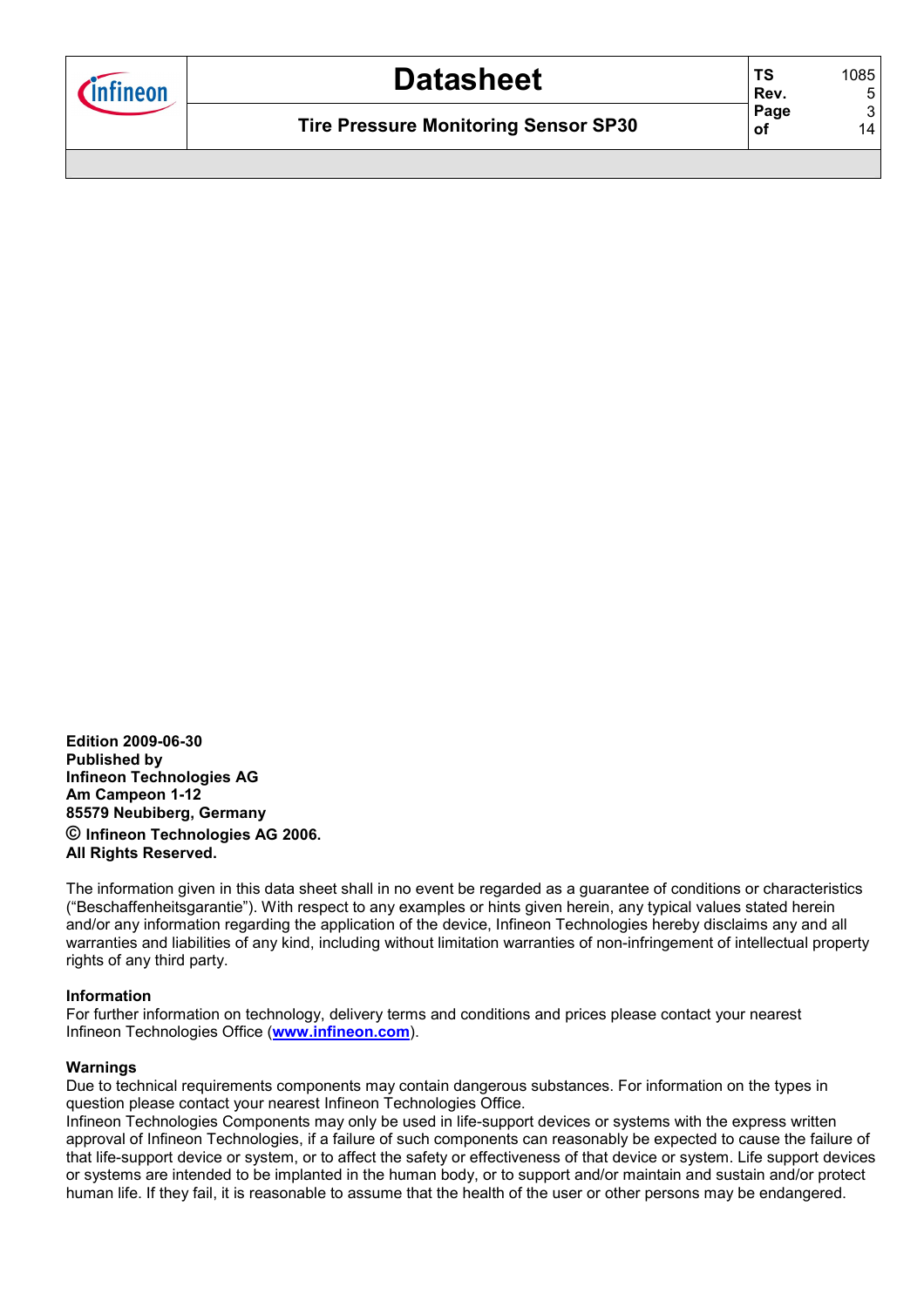# **1 Product Description**

### **1.1 Overview**

The SP30 Tire Pressure Monitoring (TPM) Sensor represents Infineon's standard pressure range TPM sensor. The SP30 offers a high level of integration by including a microcontroller, signal conditioning and LF-input stage to meet market demands for flexible, customer specific solutions and overall system cost reduction.

The sensor design is based on Infineon's proprietary and patented solutions for high reliability measurements in harsh automotive environments. Its predictable and stable quality is proven in high volume applications.

The SP30 measures pressures up to 900kPa, temperature, supply voltage and acceleration (optional), and by integrating these functions with an ASIC in one package, Infineon has developed the ideal product for standard pressure TPM applications.

#### **1.2 Features**

- Integrated Sensors
	- o Pressure
	- o Acceleration (optional)
	- o Temperature
	- o Voltage
- Integrated Peripherals
	- o Microcontroller
	- o On board EEPROM
	- o GPIOs
	- o ADC for signal conditioning
	- o 2x LF Receiver for triggering
- Measurement Ranges
	- o Pressure Sensor 100 to 450 kPa / 100 to 900kPa
	- o Temperature Sensor -40 to +125°C
	- o Supply Voltage Sensor 2.1 to 3.6 V
	- o Acceleration Sensor -12 to 115 g

#### **1.3 Ordering Information**

| <b>Product Name</b> | <b>Product Type</b>               | <b>Ordering Code</b> | Package      |
|---------------------|-----------------------------------|----------------------|--------------|
| SP300V5.0-E106-0    | 100…450kPa                        | SP000435430          | P-DSOSP-14-6 |
| SP300V5.0-E116-0    | 100900kPa                         | SP000477044          | P-DSOSP-14-6 |
| SP300V5.0-E206-0    | 100450kPa, no acceleration sensor | SP000477042          | P-DSOSP-14-6 |
| SP300V5.0-E216-0    | 100900kPa, no acceleration sensor | SP000477040          | P-DSOSP-14-6 |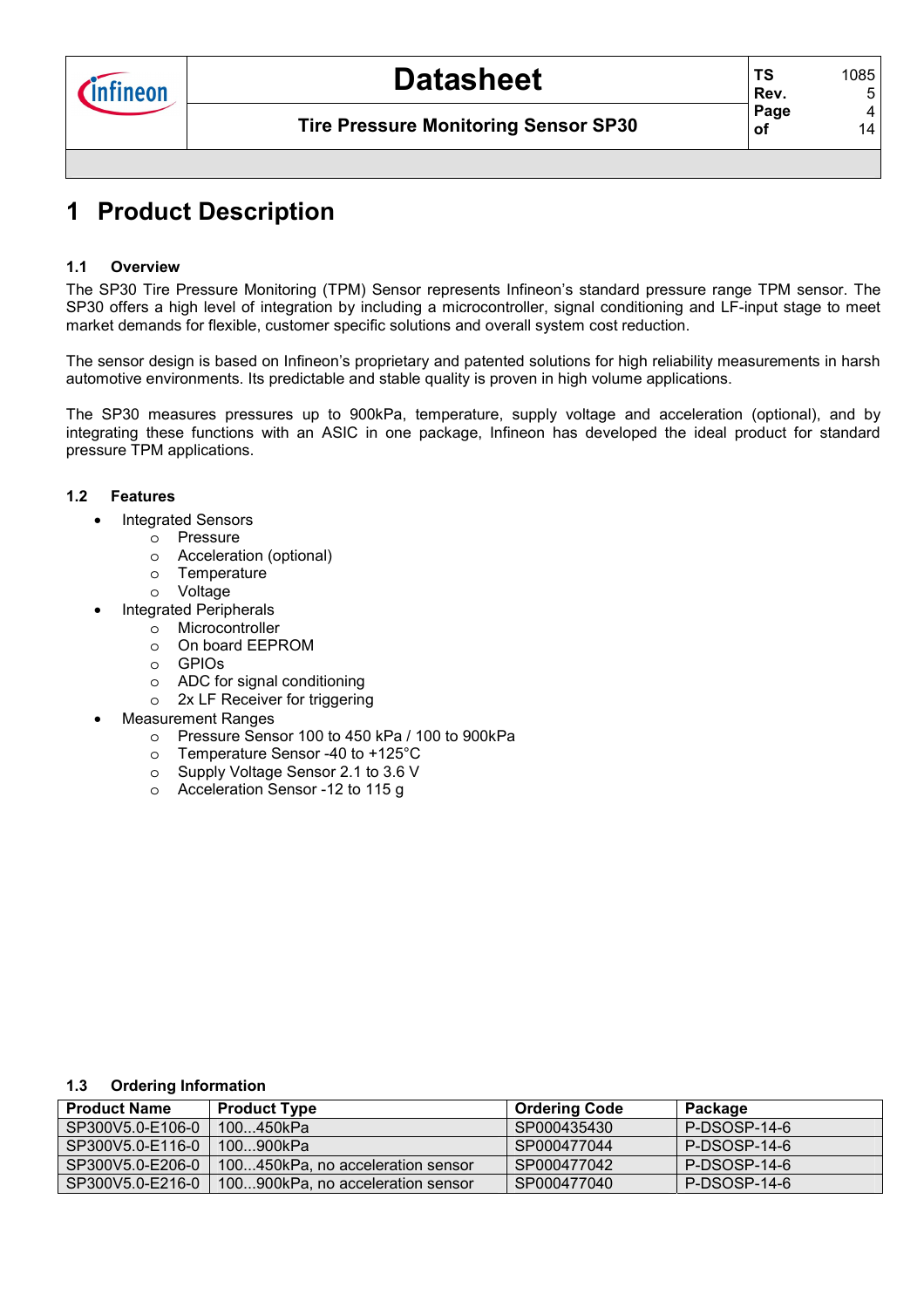**TS** 

**of** 

### **2 Product Characteristics**

The max and min values are to be understood as  $+$  and -  $5\sigma$  values (Cpk = 1.67) unless otherwise specified.

### **2.1 Measurement performance**

### *2.1.1 Pressure measurement*

The presented performance reflects the use of 11-bit measurement of pressure signal and 10-bit measurement of temperature.

#### *2.1.1.1 Standard pressure measurement range*

| Table 1 Pressure measurement specifications, 100-450kPa range |  |  |  |  |  |  |  |
|---------------------------------------------------------------|--|--|--|--|--|--|--|
|---------------------------------------------------------------|--|--|--|--|--|--|--|

| <b>PARAMETER</b>  |         |            | <b>SPECIFICATION</b> |             | <b>AMBIENT CONDITIONS</b> |                | <b>COMMENTS</b> |
|-------------------|---------|------------|----------------------|-------------|---------------------------|----------------|-----------------|
|                   | Min     | <b>Typ</b> | Max                  | <b>Unit</b> | Temp [°C]                 | <b>VDD [V]</b> |                 |
| Pressure range    | 100     |            | 450                  | kPa         | $-40$ to 125              | $2.1$ to $3.6$ |                 |
| Measurement error | - 1     |            |                      | kPa         | $0$ to 50                 | $2.1$ to $3.6$ |                 |
|                   | -9      |            |                      | kPa         | 50 to 70                  | $2.1$ to $3.6$ |                 |
|                   | $-17.5$ |            | 17.5                 | kPa         | $-40$ to 125              | $2.1$ to $3.6$ |                 |

#### *2.1.1.2 Optional pressure measurement ranges*

*Table 2 Pressure measurement specifications, 100-700kPa range*

| <b>PARAMETER</b>  |     |     | <b>SPECIFICATION</b> |      | <b>AMBIENT CONDITIONS</b> |                | <b>COMMENTS</b> |
|-------------------|-----|-----|----------------------|------|---------------------------|----------------|-----------------|
|                   | Min | Typ | Max                  | Unit | Temp [°C]                 | <b>VDD [V]</b> |                 |
| Pressure range    | 100 |     | 700                  | kPa  | $-40$ to 125              | $2.1$ to $3.6$ |                 |
| Measurement error | -11 |     |                      | kPa  | $0$ to 50                 | 2.1 to $3.6$   |                 |
|                   | -14 |     | 14                   | kPa  | 50 to 70                  | $2.1$ to $3.6$ |                 |
|                   | -28 |     | 28                   | kPa  | $-40$ to 125              | $2.1$ to $3.6$ |                 |

*Table 3 Pressure measurement specifications, 100-800kPa range* 

| <b>PARAMETER</b>  |         |     | <b>SPECIFICATION</b> |      | <b>AMBIENT CONDITIONS</b> |                | <b>COMMENTS</b> |
|-------------------|---------|-----|----------------------|------|---------------------------|----------------|-----------------|
|                   | Min     | Typ | <b>Max</b>           | Unit | Temp $[^{\circ}C]$        | <b>VDD [V]</b> |                 |
| Pressure range    | 100     |     | 800                  | kPa  | $-40$ to 125              | $2.1$ to $3.6$ |                 |
| Measurement error | $-12.5$ |     | 12.5                 | kPa  | $0$ to 50                 | $2.1$ to $3.6$ |                 |
|                   | $-16$   |     | 16                   | kPa  | 50 to 70                  | 2.1 to $3.6$   |                 |
|                   | $-19.5$ |     | 19.5                 | kPa  | $-40$ to 125              | $2.1$ to $3.6$ |                 |

*Table 4 Pressure measurement specifications, 100-900kPa range* 

| <b>PARAMETER</b>    |       |     | <b>SPECIFICATION</b> |      | <b>AMBIENT CONDITIONS</b> |                | <b>COMMENTS</b> |
|---------------------|-------|-----|----------------------|------|---------------------------|----------------|-----------------|
|                     | Min   | Typ | Max                  | Unit | Temp $[°C]$               | <b>VDD [V]</b> |                 |
| Pressure range      | 100   |     | 900                  | kPa  | $-40$ to 125              | 2.1 to $3.6$   |                 |
| l Measurement error | -14   |     | 14                   | kPa  | $0$ to 50                 | $2.1$ to $3.6$ |                 |
|                     | $-18$ |     | 18                   | kPa  | 50 to 70                  | $2.1$ to $3.6$ |                 |
|                     | $-35$ |     | 35                   | kPa  | $-40$ to 125              | $2.1$ to $3.6$ |                 |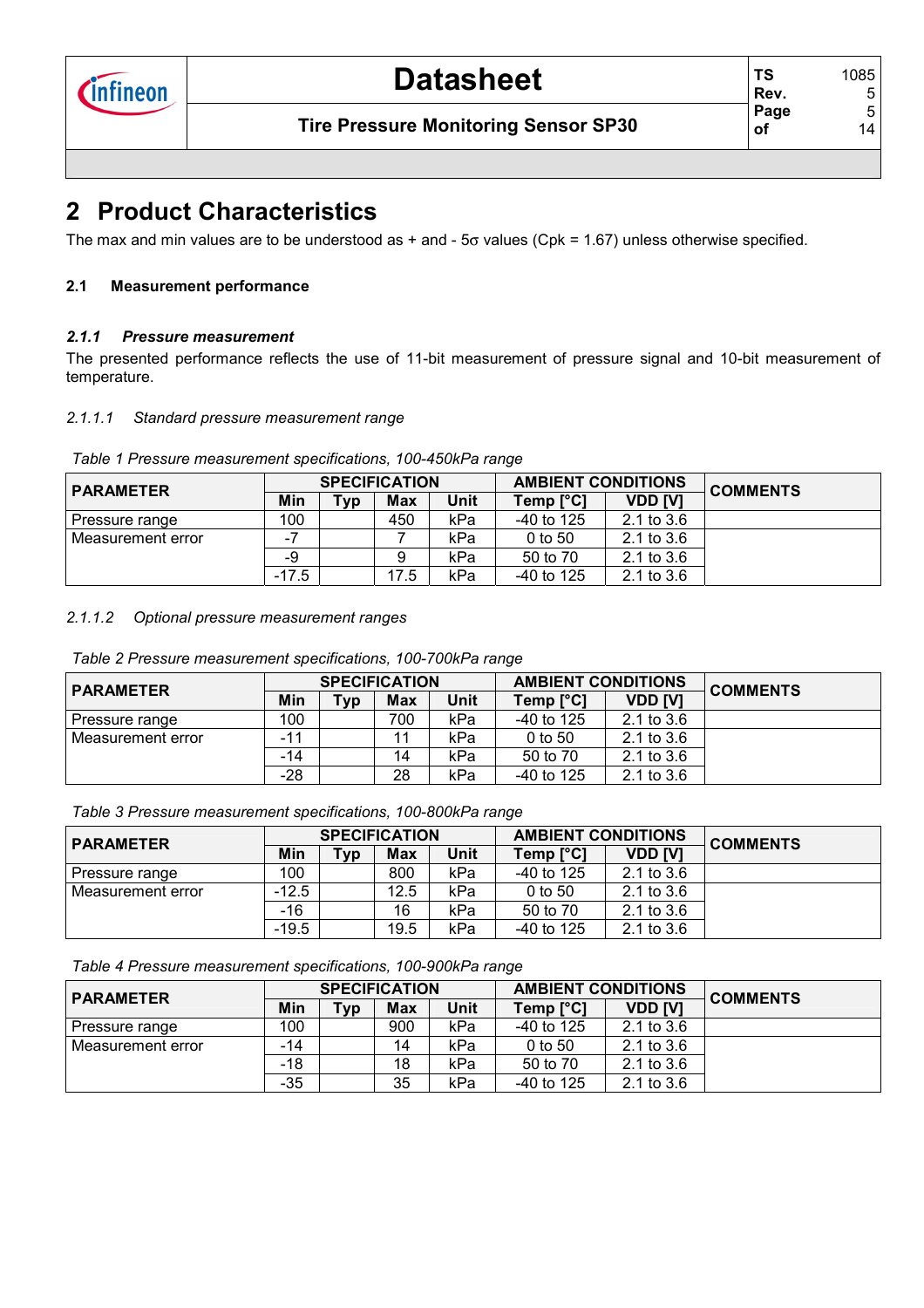### *2.1.2 Acceleration measurement*

The presented performance reflects the use of 12-bit measurement of acceleration signal and 10-bit measurement for temperature.

| <b>PARAMETER</b>     |        |     | <b>SPECIFICATION</b> |      | <b>AMBIENT CONDITIONS</b> |                | <b>COMMENTS</b> |  |  |
|----------------------|--------|-----|----------------------|------|---------------------------|----------------|-----------------|--|--|
|                      | Min    | Typ | Max                  | Unit | Temp [°C]                 | VDD [V]        |                 |  |  |
| Input range          | -12    |     | 115                  |      | -40 to 90                 | $2.1$ to $3.6$ |                 |  |  |
| Sensitivity accuracy | -18.75 |     | 18.75                | %    | $-40$ to 90               | $2.1$ to $3.6$ |                 |  |  |
| Offset accuracy      | -6     |     |                      | a    | $-20$ to $70$             | $2.1$ to $3.6$ |                 |  |  |
|                      | $-8.5$ |     | 8.5                  |      | $-40$ to 90               | $2.1$ to $3.6$ |                 |  |  |

*Table 5 Acceleration measurement specifications*

### *2.1.3 Temperature measurement*

The presented performance reflects the use of 10-bit measurement of temperature.

| Table 6 Temperature measurement specifications |
|------------------------------------------------|
|------------------------------------------------|

| <b>PARAMETER</b>    |     |         | <b>SPECIFICATION</b> |         | <b>AMBIENT CONDITIONS</b> |                | <b>COMMENTS</b> |
|---------------------|-----|---------|----------------------|---------|---------------------------|----------------|-----------------|
|                     | Min | $T_V p$ | <b>Max</b>           | Unit    | Temp [°C]                 | <b>VDD [V]</b> |                 |
| l Measurement error | -3  |         | 0                    | $\sim$  | $-20$ to $70$             | $2.1$ to $3.6$ |                 |
|                     | -5  |         |                      | $\circ$ | $-40$ to $90$             | $2.1$ to $3.6$ |                 |
|                     | -3  |         |                      | $\circ$ | 90 to 125                 | $2.1$ to $3.6$ |                 |

#### *2.1.4 Supply voltage measurement*

The presented performance reflects the use of 9-bit measurement of supply voltage.

*Table 7 Supply voltage measurement specifications*

| <b>PARAMETER</b>  |     |                  | <b>SPECIFICATION</b> |      | <b>AMBIENT CONDITIONS</b> |                   | <b>COMMENTS</b> |
|-------------------|-----|------------------|----------------------|------|---------------------------|-------------------|-----------------|
|                   | Min | T <sub>V</sub> p | <b>Max</b>           | Unit | <b>TEMP [°C]</b>          | TV1<br><b>VDD</b> |                 |
| Measurement error | 100 |                  | 100-                 | mV   | -40 to 125                | $VTHR$ to 3.6     |                 |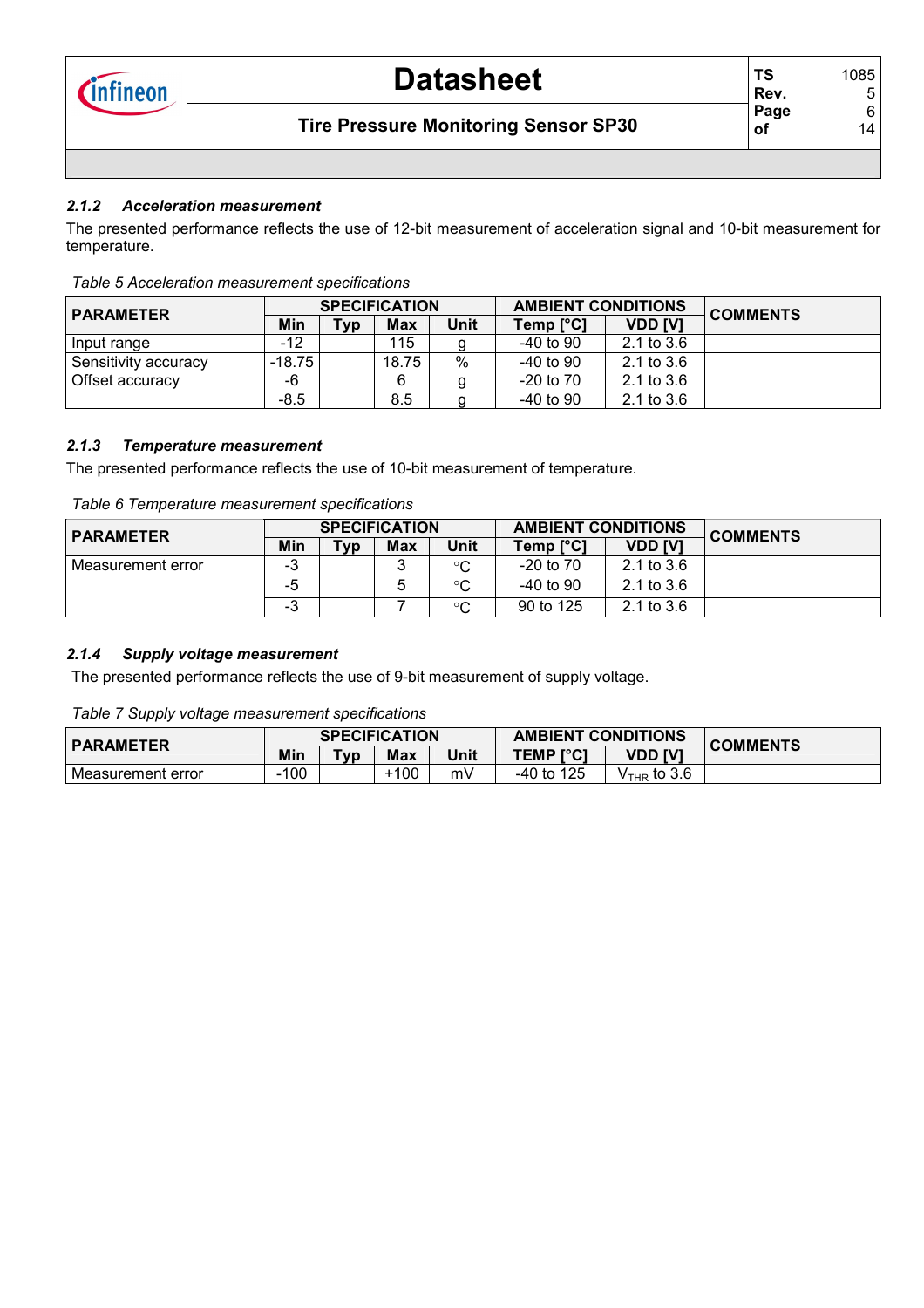# **Datasheet**

### **Tire Pressure Monitoring Sensor SP30**

**TS Rev. Page of** 

### **2.2 Current consumption**

*Table 8 Current consumption*

| <b>PARAMETER</b>           |            |            | <b>SPECIFICATION</b> |      | <b>AMBIENT CONDITIONS</b> |                  | <b>COMMENTS</b>        |
|----------------------------|------------|------------|----------------------|------|---------------------------|------------------|------------------------|
|                            | <b>Min</b> | <b>Typ</b> | <b>Max</b>           | Unit | Temp [°C]                 | <b>VDD [V]</b>   |                        |
| Power down current         |            | 0.4        | 0.6                  | μA   | 25                        | 3.0              |                        |
| Power down current         |            | 13         | 20                   | μA   | 125                       | 3.0              |                        |
| <b>IDLE</b> current        |            | 30         | 50                   | μA   | 25                        | 3.0              |                        |
| <b>IDLE</b> current        |            | 50         | $\overline{75}$      | μA   | 125                       | 3.0              |                        |
| <b>RUN</b> current         |            | 0.53       | 0.8                  | mA   | 25                        | 3.0              |                        |
| <b>RUN</b> current         |            | 0.65       | 1.0                  | mA   | 125                       | 3.0              |                        |
| Pressure measurement       |            | 4          | 12                   | µAs  | -40 to 125                | 2.1 to 3.6       | 11 bit A/D conversion, |
|                            |            |            |                      |      |                           |                  | excl. temperature meas |
| Acceleration measurement   |            | 6          | 16                   | µAs  | -40 to 125                | 2.1 to 3.6       | 12 bit A/D conversion, |
|                            |            |            |                      |      |                           |                  | excl. temperature meas |
| Temperature measurement    |            | 0.9        | 2.5                  | μAs  | -40 to 125                | 2.1 to 3.6       | 10 bit A/D conversion  |
| Supply voltage measurement |            | 0.3        | 2.5                  | μAs  | $-40$ to 125              | $2.1$ to $3.6$   | 9 bit A/D conversion   |
| Peak current               |            | 1.6        | 2.5                  | mA   | 25                        | 3.0              | Pressure measurement   |
|                            |            |            |                      |      |                           |                  | and 1 LF channel on,   |
|                            |            |            |                      |      |                           |                  | duration is 1280us for |
|                            |            |            |                      |      |                           |                  | 11 bit measurement for |
|                            |            |            |                      |      |                           |                  | the peak current only. |
| 1 channel LF current       |            | 2.6        | 4.6                  | μA   | 25                        | 3.0              |                        |
| channel LF current         |            | 3.0        | 6.7                  | μA   | 125                       | 3.0              |                        |
| 2 channel LF current       |            | 4.5        | 5.5                  | μA   | 25                        | 3.0              | $2^{nd}$ LF channel is |
|                            |            |            |                      |      |                           |                  | optional               |
| 2 channel LF current       |            | 6.5        | 11                   | μA   | 125                       | $\overline{3.0}$ | $2nd$ LF channel is    |
|                            |            |            |                      |      |                           |                  | optional               |
| Thermal shutdown current   |            | 18         | 25                   | μA   | 125                       | 3.0              |                        |
| Thermal shutdown current   |            | 30         | 50                   | μA   | 150                       | 3.0              |                        |

#### **2.3 Tmax**

 $\vartheta_{\text{SHTD}}$  represents the temperature at which the Thermal Shut-down function can be enabled and  $\vartheta_{\text{REL}}$  represents the temperature at which the Master Reset state is released. The  $\vartheta_{\text{SHTD}}$  is always higher than  $\vartheta_{\text{REL}}$ .

*Table 9 Trigger temperatures for thermal shutdown*

| <b>PARAMETER</b>           |     | <b>SPECIFICATION</b> |     |        | <b>AMBIENT CONDITIONS</b> |                | <b>COMMENTS</b>           |
|----------------------------|-----|----------------------|-----|--------|---------------------------|----------------|---------------------------|
|                            | Min | ™ур                  | Max | Unit   | <b>TEMP [°C]</b>          | <b>VDD [V]</b> |                           |
| $\vartheta$ SHTD           | 102 |                      | 123 | $\sim$ | $-40$ to 175              | 2.1 to 3.6     | l Thermal shutdown enable |
| $\vartheta_{\mathsf{REL}}$ | 100 |                      | 121 | $\sim$ | $-40$ to 175              | 2.1 to 3.6     | I Master Reset release    |

#### **2.4 Vmin**

The voltage at which the Vmin-circuit will return a low battery voltage status is specified in Table 10:

*Table 10 Vmin specifications*

| <b>PARAMETER</b> |           |         | <b>SPECIFICATION</b> |      | <b>AMBIENT CONDITIONS</b> |               | <b>COMMENTS</b> |
|------------------|-----------|---------|----------------------|------|---------------------------|---------------|-----------------|
|                  | Min       | $T_V p$ | <b>Max</b>           | Unit | <b>TEMP [°C]</b>          | TV1<br>VDD    |                 |
| Vmin             | ົດ<br>z.u |         | <u>ົ</u><br>L.L      |      | -40 to 125                | $VTHR$ to 3.6 |                 |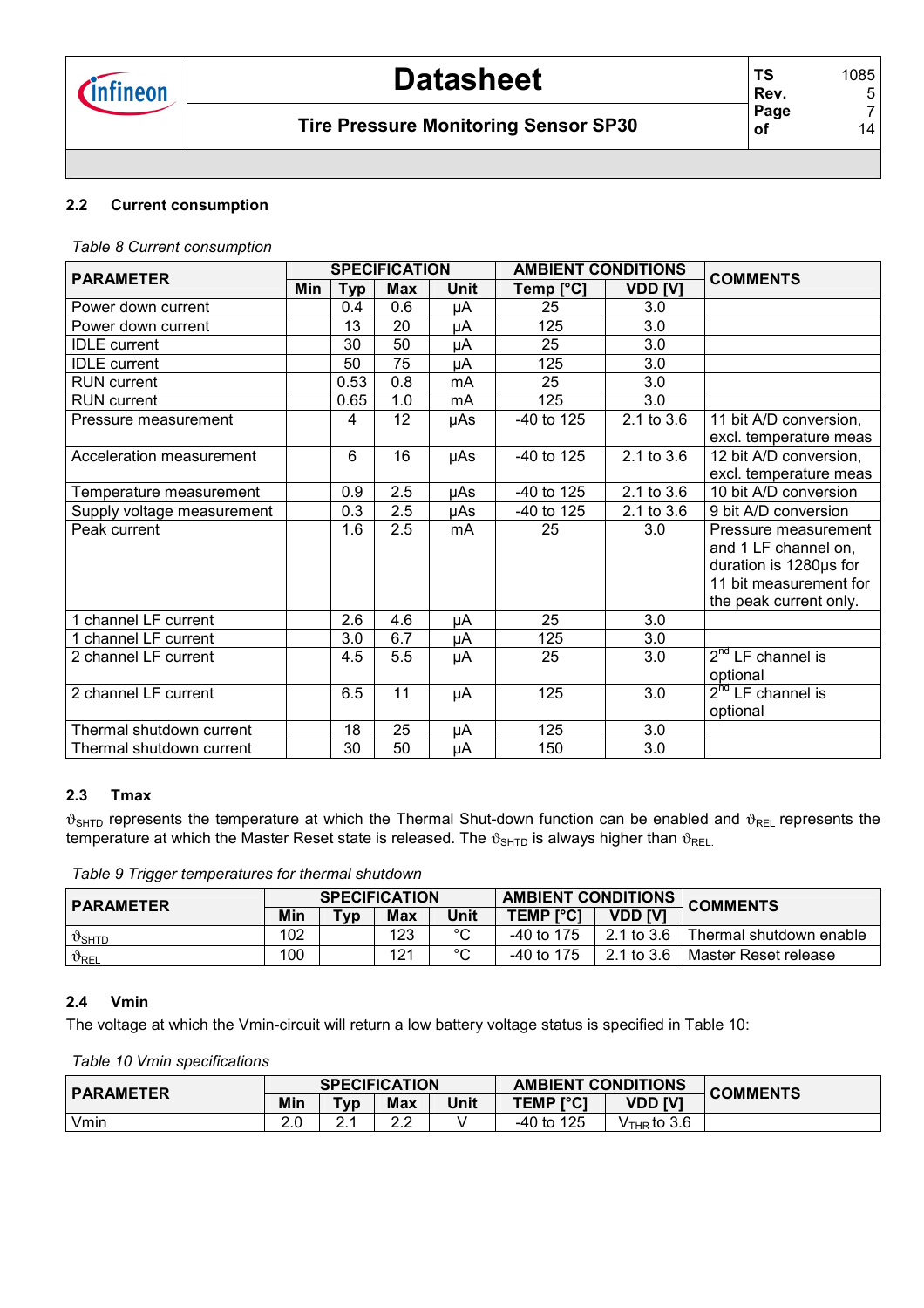#### **2.5 Clock sources**

#### *2.5.1 System clock (MCLK)*

*Table 11 System clock (MCLK) specifications*

| <b>PARAMETER</b>      |       | <b>SPECIFICATION</b> |                          |            | <b>AMBIENT CONDITIONS</b> |         | <b>COMMENTS</b> |
|-----------------------|-------|----------------------|--------------------------|------------|---------------------------|---------|-----------------|
|                       | Min   | [vp                  | <b>Max</b>               | Unit       | <b>TEMP [°C]</b>          | VDD [V] |                 |
| <b>MCLK</b> frequency | . . ٥ | ົດ<br>ے.             | <u>^</u> ^<br><u>L.L</u> | <b>MHz</b> | $-40$ to 125              | 3.6     |                 |

#### *2.5.2 Low Power (LP) oscillator*

*Table 12 LP oscillator specifications*

| <b>PARAMETER</b>       |                   | <b>SPECIFICATION</b>     |            |      | <b>AMBIENT CONDITIONS</b> |                | <b>COMMENTS</b>            |  |
|------------------------|-------------------|--------------------------|------------|------|---------------------------|----------------|----------------------------|--|
|                        | Min               | Typ                      | <b>Max</b> | Unit | <b>TEMP PCI</b>           | <b>VDD [V]</b> |                            |  |
|                        |                   | $0.5, 1.0, 2.0$ or $4.0$ |            | s    | -40 to 125                | 2.1 to $3.6$   | I Interval timer main tick |  |
| $del_{2t}$             | 25, 50, 75 or 100 |                          |            | ms   | -40 to 125                | 2.1 to 3.6     | l Delav to extra tick      |  |
| LP oscillator accuracy | -20               |                          | 20         | %    | $-40$ to 125              | 2.1 to 3.6     |                            |  |

#### *2.5.3 External clock*

*Table 13 External clock specifications*

| <b>PARAMETER</b>      |     |         | <b>SPECIFICATION</b> |            | <b>AMBIENT CONDITIONS</b> |                | <b>COMMENTS</b> |
|-----------------------|-----|---------|----------------------|------------|---------------------------|----------------|-----------------|
|                       | Min | $T_V p$ | <b>Max</b>           | Unit       | <b>TEMP I°C1</b>          | <b>VDD [V]</b> |                 |
| <b>External clock</b> |     |         | $\sim$ $\sim$<br>ບ.ບ | <b>MHz</b> | $-40$ to 125              | 1 to 3.6       |                 |

#### **2.6 LF input**

*Table 14 LF telegram*

| <b>PARAMETER</b>    |        |            | <b>SPECIFICATION</b> |             | <b>AMBIENT CONDITIONS</b> |                | <b>COMMENTS</b>                                                                    |
|---------------------|--------|------------|----------------------|-------------|---------------------------|----------------|------------------------------------------------------------------------------------|
|                     | Min    | Typ        | <b>Max</b>           | <b>Unit</b> | TEMP [°C]                 | <b>VDD [V]</b> |                                                                                    |
| Modulation          |        | <b>ASK</b> |                      |             | $-40$ to 125              | $2.1$ to $3.6$ |                                                                                    |
| Carrier frequency   | 121.25 | 125        | 128.75               | kHz         | $-40$ to 125              | $2.1$ to $3.6$ |                                                                                    |
| Preamble period     | 4      |            |                      | ms          | $-40$ to 125              | 2.1 to 3.6     |                                                                                    |
| Data rate           | 3.84   | 3.9        | 3.96                 | <b>kHz</b>  | $-40$ to 125              | $2.1$ to $3.6$ |                                                                                    |
| Settling time       |        |            | 2                    | ms          | $-40$ to 125              | $2.1$ to $3.6$ | Time from LF interface<br>is turned on by RISC to<br>the LF interface is<br>active |
| Detection threshold |        |            | 5                    | $mVp-p$     | $-40$ to 125              | 2.1 to $3.6$   |                                                                                    |
| Input capacitance   |        | 10         | $12 \overline{ }$    | рF          | $-40$ to 125              | $2.1$ to $3.6$ |                                                                                    |
| Input resistance    | 500    |            |                      | $k\Omega$   | $-40$ to 125              | $2.1$ to $3.6$ |                                                                                    |
| Other               |        |            |                      |             |                           |                | The input signals from the enabled LF channels are rectified and real time summed  |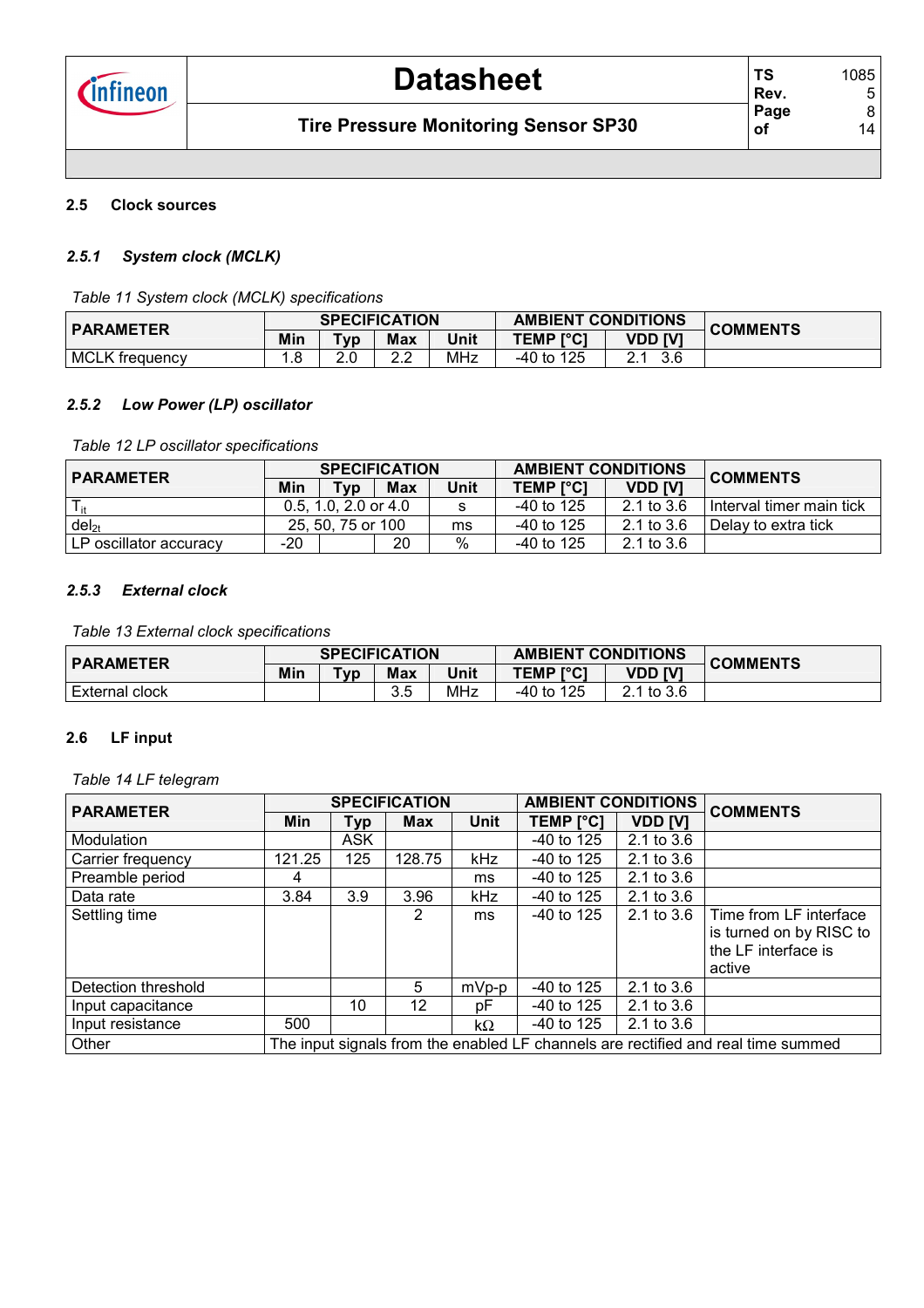# **Datasheet**

### **Tire Pressure Monitoring Sensor SP30**

#### *Table 15 LF Carrier Detection*

| <b>PARAMETER</b>                |        |     | <b>SPECIFICATION</b> |             | <b>AMBIENT CONDITIONS</b> |                | <b>COMMENTS</b>    |
|---------------------------------|--------|-----|----------------------|-------------|---------------------------|----------------|--------------------|
|                                 | Min    | Тур | <b>Max</b>           | <b>Unit</b> | <b>TEMP [°C]</b>          | VDD [V]        |                    |
| Carrier frequency               | 121.25 | 125 | 128.75               | kHz         | -40 to 125                | 2.1 to 3.6     |                    |
| Maximum sensitivity not to      | 4      |     |                      | $mVp-p$     | 0 to 90                   | 2.1 to 3.6     |                    |
| detect, 2 amplifiers            | 3.5    |     |                      | $mVp-p$     | 90 to 125                 | 2.1 to 3.6     |                    |
| enabled                         | 3.5    |     |                      | mVp-p       | $-40$ to 0                | $2.1$ to $3.0$ |                    |
|                                 | 2.9    |     |                      | mVp-p       | $-40$ to 0                | 3.0 to 3.6     |                    |
| Minimum sensitivity to          | 10     |     |                      | $mVp-p$     | 0 to 90                   | $2.1$ to $3.6$ |                    |
| detect, 2 amplifiers            | 12.2   |     |                      | $mVp-p$     | 90 to 125                 | 2.1 to 3.6     |                    |
| enabled                         | 12.2   |     |                      | mVp-p       | $-40$ to 0                | 2.1 to 3.6     |                    |
| Maximum sensitivity not to      |        | 0.8 |                      | $mVp-p$     | -40                       | 3.6            | Guaranteed by ASIC |
| detect, 3 amplifiers            | 0.25   |     |                      | $mVp-p$     | -40                       | $2.1$ to $3.0$ | characterization   |
| enabled                         | 0.25   |     |                      | $mVp-p$     | 0 to 125                  | 2.1 to 3.6     |                    |
| Minimum sensitivity to          |        |     | 2.5                  | $mVp-p$     | $-40$ to 125              | 2.1 to 3.6     | Guaranteed by ASIC |
| detect, 3 amplifiers<br>enabled |        |     |                      |             |                           |                | characterization   |

#### **2.7 Power-on reset**

*Table 16 Power-on reset level*

| <b>PARAMETER</b>                        |     | <b>SPECIFICATION</b> |            |      | <b>COMMENTS</b> |
|-----------------------------------------|-----|----------------------|------------|------|-----------------|
|                                         | Min | T <sub>vn</sub>      | <b>Max</b> | Unit |                 |
| Power-on reset level, Y<br><b>V</b> THR | 0   | .85                  |            |      |                 |

#### **2.8 Digital I/O**

*Table 17 Digital I/O specifications*

| <b>PARAMETER</b>    |                   |            | <b>SPECIFICATION</b> |      | <b>COMMENTS</b>      |
|---------------------|-------------------|------------|----------------------|------|----------------------|
|                     | Min               | <b>Typ</b> | Max                  | Unit |                      |
| Digital output high | $V_{DD}$ -0.3     |            |                      |      | At 1 mA load current |
| Digital output low  |                   |            | 0.3                  |      | At 1 mA load current |
| Digital input high  | $0.8\cdot V_{DD}$ |            |                      |      |                      |
| Digital input low   |                   |            | $0.2 \, V_{DD}$      |      |                      |
| Input current       |                   |            | ±1                   | μA   |                      |

### **3 Recommended Operating Conditions**

*Table 18 Recommended operating conditions*

| <b>PARAMETER</b>      |       |                           | <b>SPECIFICATION</b> |              | <b>COMMENTS</b>            |
|-----------------------|-------|---------------------------|----------------------|--------------|----------------------------|
|                       | Min   | $\mathsf{v}_{\mathsf{V}}$ | Max                  | Unit         |                            |
| Supply voltage        | V THR |                           | 3.6                  |              | Unless otherwise specified |
| l Ambient temperature | -40   |                           | 125                  | $\circ$<br>ີ |                            |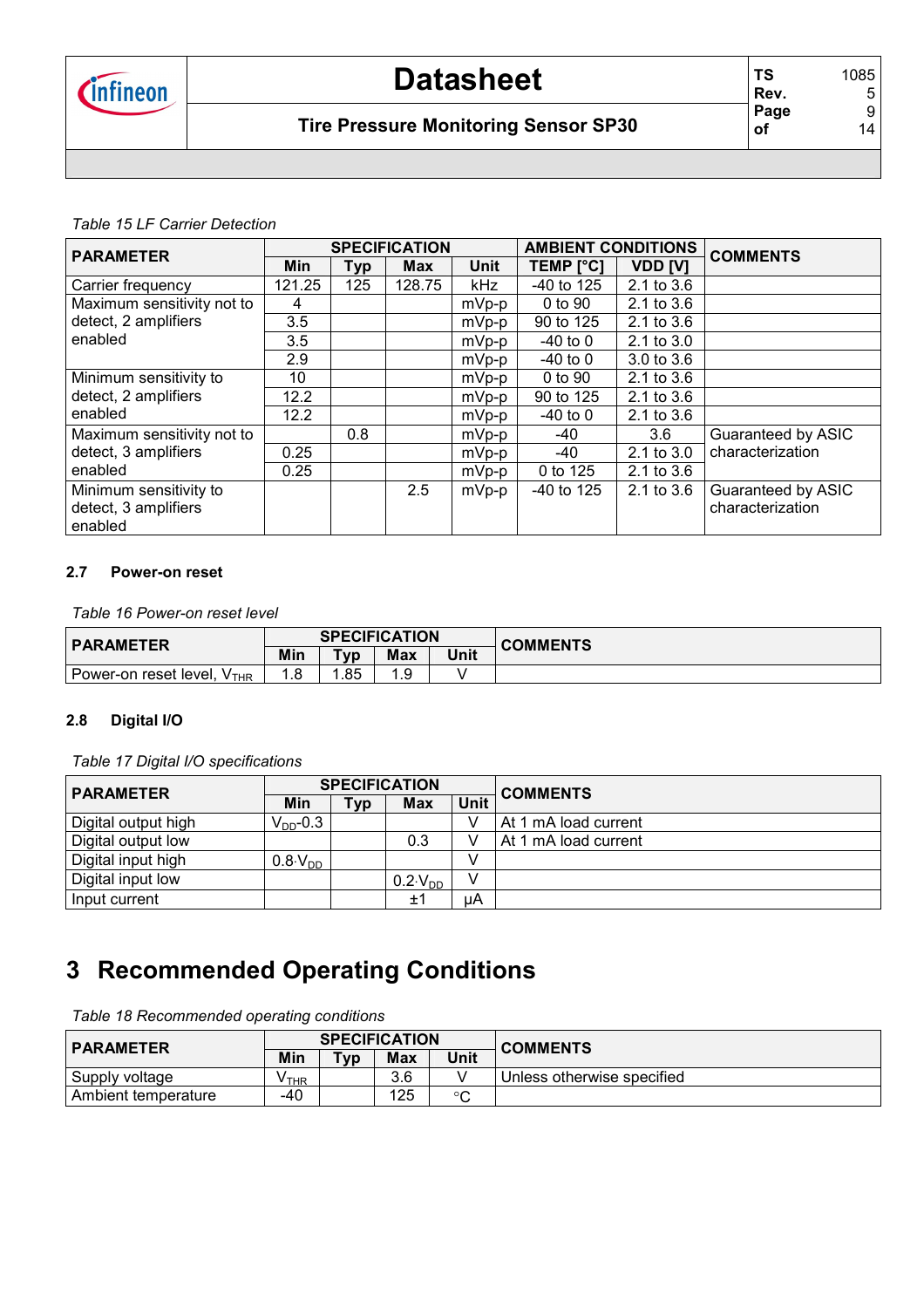# **4 Absolute Maximum Ratings**

| <b>PARAMETER</b>                   |                   |  | <b>SPECIFICATION</b> |                 | <b>COMMENTS</b>                       |  |
|------------------------------------|-------------------|--|----------------------|-----------------|---------------------------------------|--|
|                                    | <b>Min</b><br>Typ |  | <b>Max</b>           | <b>Unit</b>     |                                       |  |
| Ambient temperature, operating     | -40               |  | 150                  | $^{\circ}C$     | Max 24 hrs accumulated over life time |  |
| Ambient temperature, storage       | -40               |  | 150                  | $^{\circ}C$     | Max 1000 hours                        |  |
| Transient temperature <sup>1</sup> |                   |  | 175                  | $\rm ^{\circ}C$ | Max 3 min                             |  |
| Supply Voltage                     | $-0.3$            |  | 4.0                  | V               |                                       |  |
| Input voltage                      | $-0.3$            |  | $Vdd+0.3$            | $\vee$          |                                       |  |
| Input current, any pin (DC)        | -10               |  | 10                   | mA              |                                       |  |
| Input current, any pin (transient) | $-100$            |  | 100                  | mA              |                                       |  |
| Input current, LF pins             | $-1$              |  |                      | mA              |                                       |  |
| Maximum input pressure             | 1400              |  |                      | kPa             |                                       |  |
| Burst pressure                     | 2000              |  |                      | kPa             |                                       |  |
| Static acceleration                |                   |  | 2000                 | g               |                                       |  |
| Mechanical shock                   |                   |  | 4000                 | g               | Half sine, 0.3ms                      |  |
| <b>ESD</b>                         | 2                 |  |                      | kV              | Human body model AEC-Q100             |  |
|                                    | 200               |  |                      | $\vee$          | Machine model AEC-Q100                |  |
| Latch Up                           | 100               |  |                      | mA              | AEC-Q100                              |  |

*Attention: Stress beyond the absolute maximum ratings may cause permanent damage to the device. Exposure to absolute maximum rating conditions for extended periods may affect device reliability. Maximum ratings are absolute ratings; exceeding only one of these values may cause irreversible damage to the device.* 

<sup>1&</sup>lt;br><sup>1</sup> Will withstand standard reflow soldering process (JEDEC JESD22-B102-C)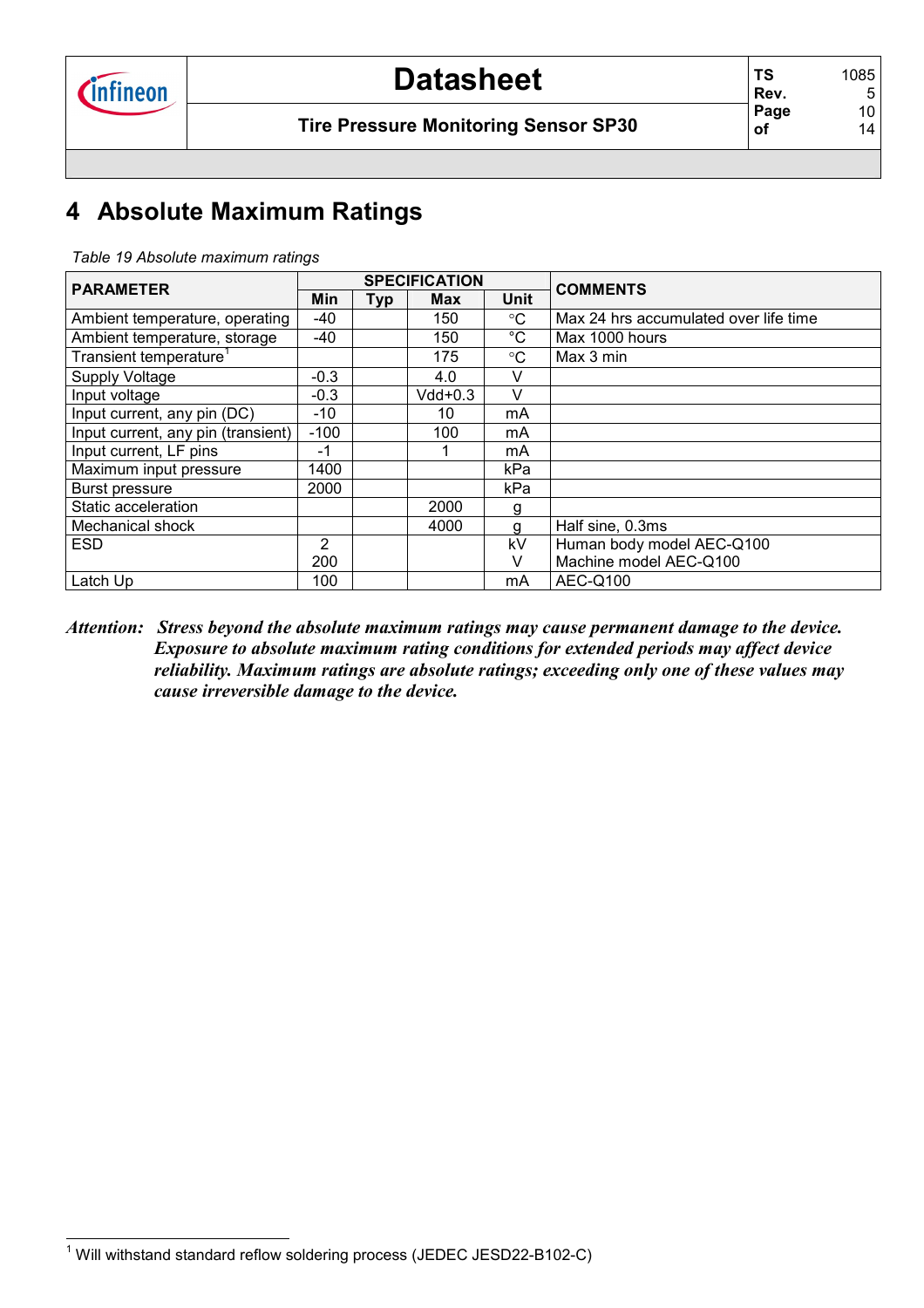# **5 Physical Dimensions and Marking**

### **5.1 Physical Dimensions**





**Figure 1:** *Physical Dimensions – Drawing P-DSOSP-14-6 1) Dimension does not include mold flash, protrusions or gate burrs. Mold flash, protrusions and gate burrs do not exceed 0.15mm (0.006 inch) per side. 2) Dimension does not include inter-lead flash or protrusions. Inter-lead flash and protrusions do not exceed 0.25mm (0.010 inch) per side.*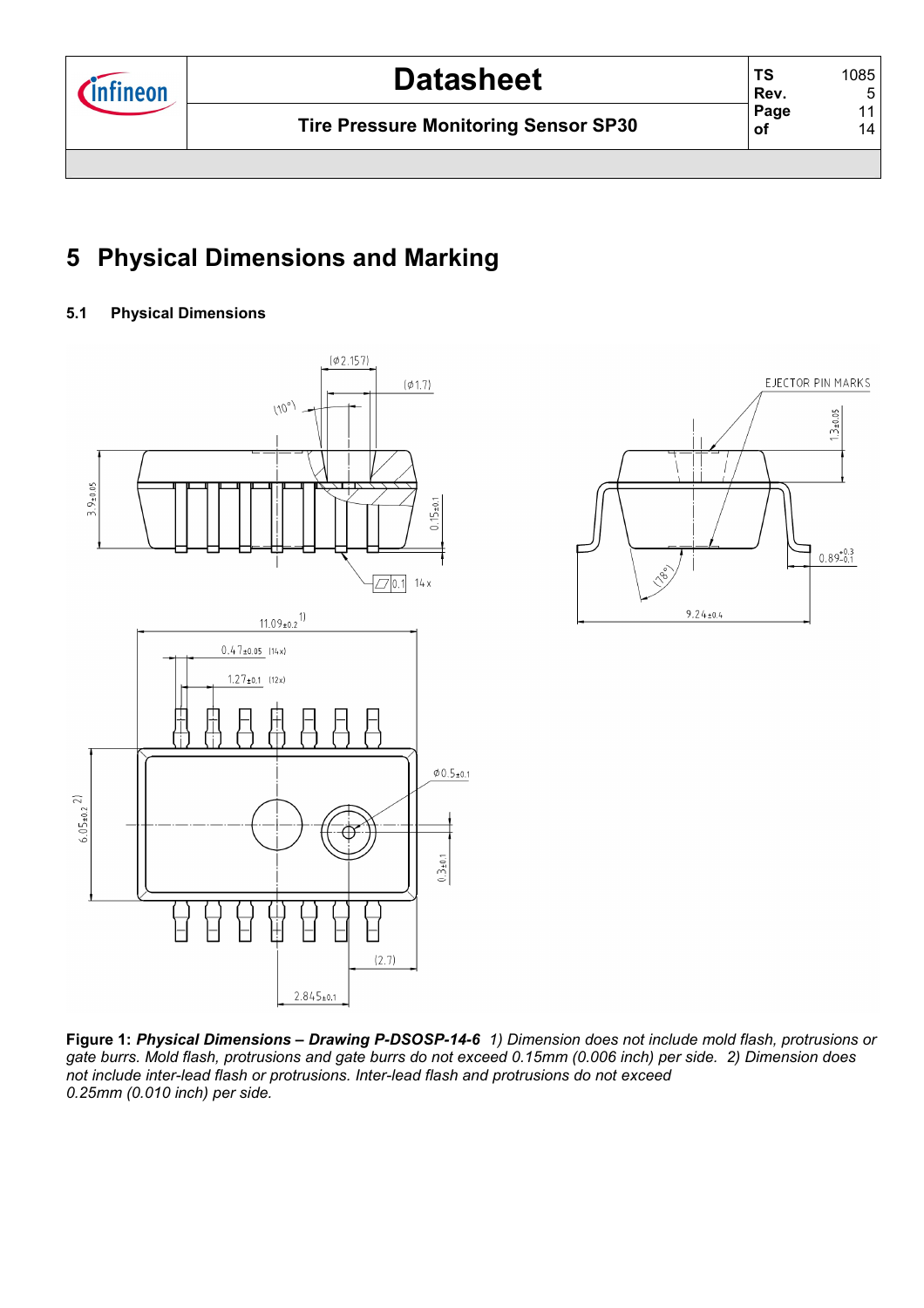

#### **5.2 Marking**



#### *Figure 2 Marking of the SP30*

The variables in **Figure 2** have the following meaning:

| KKJWWNNNSXX: | Infineon Lot Number              |
|--------------|----------------------------------|
| YYWW:        | Date Code (YY = Year, WW = week) |
| 77777:       | Product                          |
| NNNNN:       | <b>Optional Marking</b>          |
| O:           | Pin 1 Marking                    |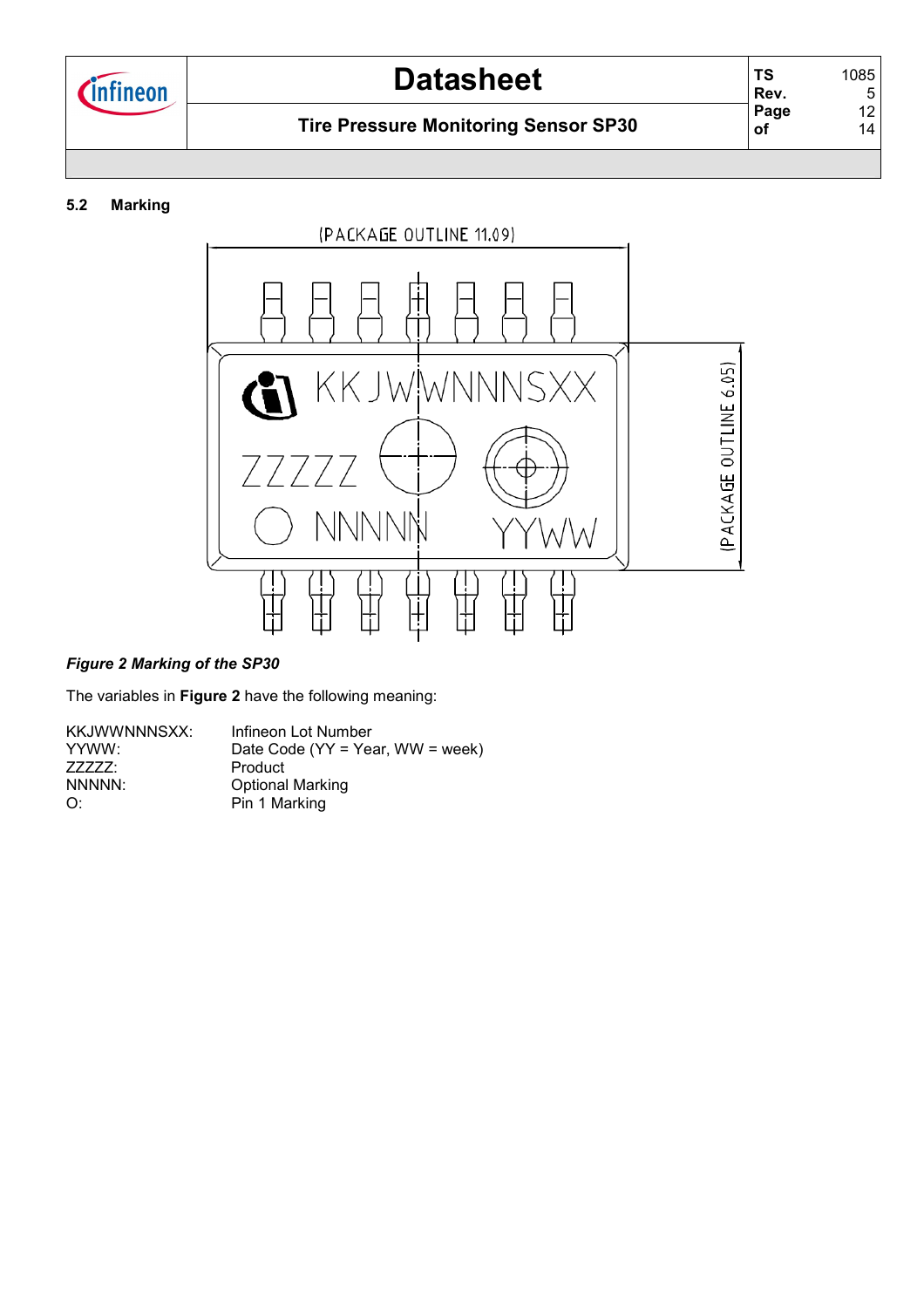## **6 Pin Configuration**



*Figure 3: Pin Configuration. Top view, not to scale* 

| <b>PIN</b>      | <b>NAME</b>     | <b>FUNCTION</b>                                                      |
|-----------------|-----------------|----------------------------------------------------------------------|
|                 | IN4             | LF receiver channel 2, negative input                                |
| 2               | P <sub>10</sub> | General purpose I/O with external wakeup, internal pull-up/pull-down |
| 3               | P <sub>11</sub> | General purpose I/O with external wakeup, internal pull-up/pull-down |
| 4               | <b>MSDA</b>     | Monitor Serial Data I/O, internal pull-up                            |
| 5               | <b>MSCL</b>     | <b>Monitor Serial Clock input</b>                                    |
| 6               | VDD.            | Supply pad VDD (battery, positive terminal)                          |
| 7               | VSS             | Common ground (battery, negative terminal)                           |
| 8               | <b>VSS</b>      | Common ground (battery, negative terminal)                           |
| 9               | P <sub>17</sub> | General purpose I/O (or digital modulator output)                    |
| 10 <sup>1</sup> | P <sub>15</sub> | General purpose I/O or external clock                                |
| 11              | P <sub>14</sub> | General purpose I/O (or digital modulator output)                    |
| 12              | IN <sub>1</sub> | LF receiver channel 1, positive input                                |
| 13              | IN <sub>2</sub> | LF receiver channel 1, negative input                                |
| 14              | IN <sub>3</sub> | LF receiver channel 2, positive input                                |